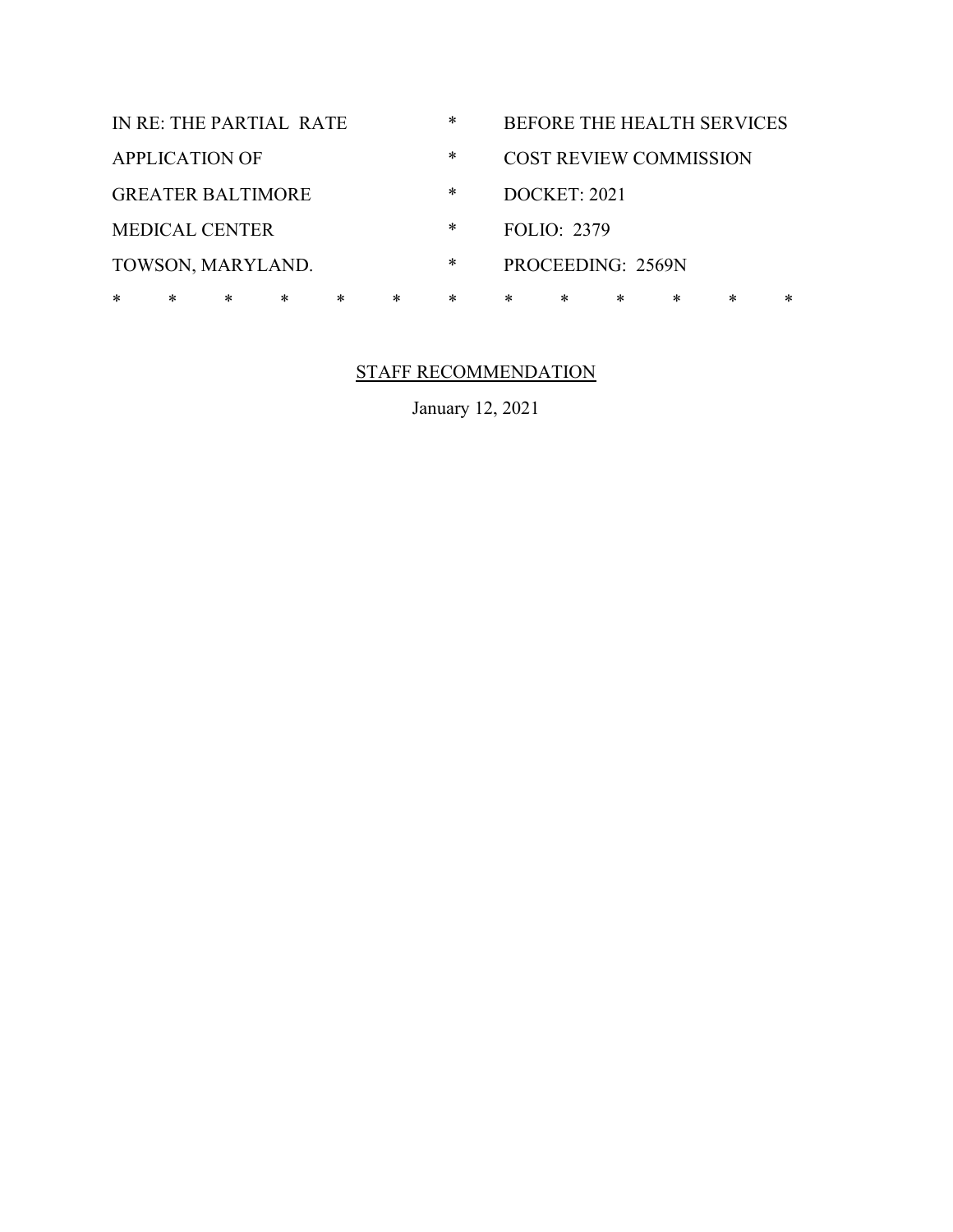## Introduction

On August 20, 2020 Greater Baltimore Medical Center (GBMC or the Hospital) received an approved Certificate of Need (CON) to construct a three-story, 106,083 square foot expansion in front of the main lobby. The addition will include two thirty-bed nursing units. The project will also renovate about 11,600 square feet."<sup>1</sup> This project is part of GBMC's Master Facility Plan which aims to update the Hospital's acute care facilities in line with standards while also remaining consistent with modern Facility Guidelines Institute standards. In concert with the approval of the CON and to ensure GBMC can update and modernize their facilities with today's standards, the Hospital is requesting gross capital funding in the amount of \$2,231,584 as part of the Commission's capital funding policy.

## Hospital Capital Request

GBMC did not pursue a revenue adjustment under full rate review standards, but the HSCRC staff did review the hospital's capital request under partial rate application standards. In October 2003, the Commission adopted the staff's recommendation permitting rate increases for major projects approved through a CON under an alternative partial rate application process. The partial rate application process builds on the Inter-Hospital Cost Comparison (ICC) standard methodology, but with adjustments. HSCRC staff recently updated its approach to capital requests to include evaluations of total cost of care efficiency, current levels of potentially avoidable utilization, and excess capacity, in addition to the historical analyses of capital cost efficiency and cost per case efficiency. This updated methodology was approved at the December 11, 2019 Commission meeting.

The focus of the partial rate application is to allow a hospital that has a large capital cost increase associated with a major project to obtain some level of rate support for the capital cost increase to the extent that the Hospital's rates are determined to be reasonable under a Commissiondefined methodology.

The Hospital's partial rate application requests that the HSCRC grant a revenue increase equal to the total projected incremental capital costs associated with the regulated portion of the project. The CON includes projected average annual interest cost of \$1,987,716 and first year depreciation cost of \$4,435,576 for a total of \$6,423,892 in annual capital cost. The rate increase of \$6,381,370 requested by GBMC for capital is comprised of 100 percent of the portion of the

<sup>&</sup>lt;sup>1</sup>https://mhcc.maryland.gov/mhcc/pages/hcfs/hcfs\_con/documents/2020\_decisions/con\_gbmc\_2439\_decis ion\_20200820.pdf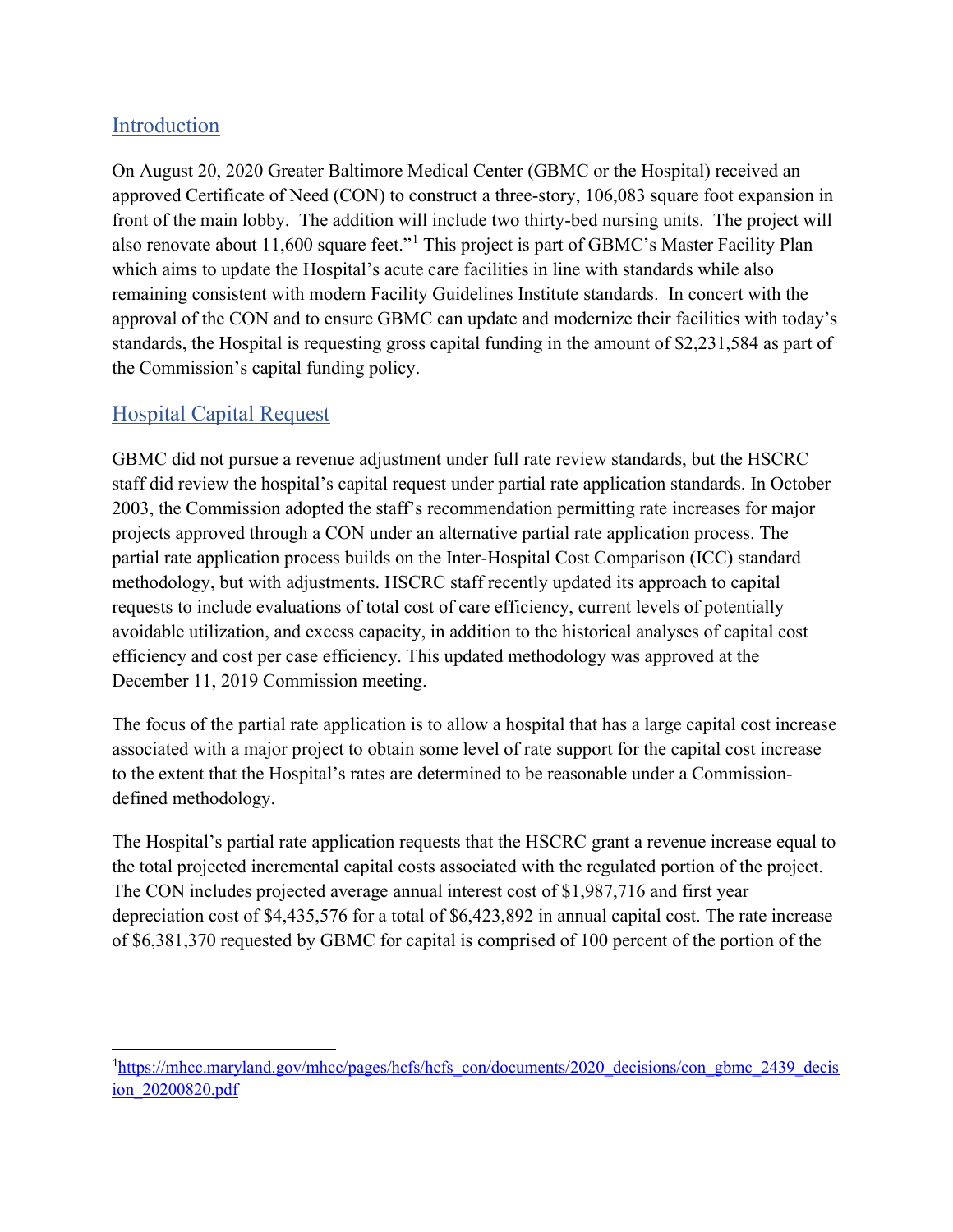project that relates to regulated services and is deemed eligible for financing per the Maryland Health Care Commission (MHCC) approved CON.<sup>2</sup>

The Hospital is requesting that approximately one third of the \$6,381,370 (plus mark up for uncompensated care and payer differential) in additional capital costs be added to rates at the time of the opening of the new facility. The reduced request reflects GBMC's acknowledgement of the scaling in the capital financing methodology.

The Hospital has assumed an interest rate of approximately 4 percent for the project in its partial rate application for capital. The Hospital proposed to finance the project using Maryland Health and Higher Educational Facilities Authority (MHHEFA) bonds under GBMC Healthcare, Inc.. According to the audited financial statements for GBMC Healthcare, Inc. for the year ended June 30, 2021, GBMC Healthcare, Inc. issued \$73.7 million of bonds in Fiscal Year 2017 at an interest rate of 3.14 percent . The interest rate on such bonds was modified to 2.56 percent on September 16, 2021. Additionally, GBMC Healthcare, Inc. obtained a \$25.7 million taxable term note in Fiscal Year 2017 at an interest rate of 3.83 percent. The interest rate on this note was modified to 3.26 percent on September 16, 2021. For purposes of the partial rate application model, staff used an interest rate of 3.17 percent.

Under the HSCRC's historical capital methodology, GBMC's request would have been capped at the 50/50 blend of a hospital's capital cost share (inclusive of the new request's first year estimated depreciation and interest costs) and the peer group average capital cost share, and that value would be scaled for cost per case efficiency. Using the recently updated HSCRC capital methodology, the capital request from GBMC will continue to be capped at the 50/50 blend of the hospital's capital cost share (inclusive of the new request's annualized estimate for depreciation and interest) and the peer group average, and that value will be scaled for cost per case efficiency, total cost of care efficiency, current levels of potentially avoidable utilization, and excess capacity.

Specifically, the allowed, regulated portion of GBMC's capital project of \$99,776,721 has an annualized depreciation figure for a 24.4-year useful facility of \$4,089,210 and an annualized interest figure of \$1,832,499 on a 30-year loan with a 3.17 percent interest rate. Combined, the depreciation and interest bring GBMC's current capital cost share of 8.38 percent to 9.82

<sup>&</sup>lt;sup>2</sup> The MHCC noted in its CON review that "Any future changes relating to this project that result in adjustments in rates set by the HSCRC shall exclude \$8,451,328, which is the estimated new construction cost that exceeds the MVS guideline and portions of the contingency allowance and inflation allowance that are based on the excess construction cost."

https://mhcc.maryland.gov/mhcc/pages/hcfs/hcfs\_con/documents/2020\_decisions/con\_gbmc\_2439\_decisi on\_20200820.pdf